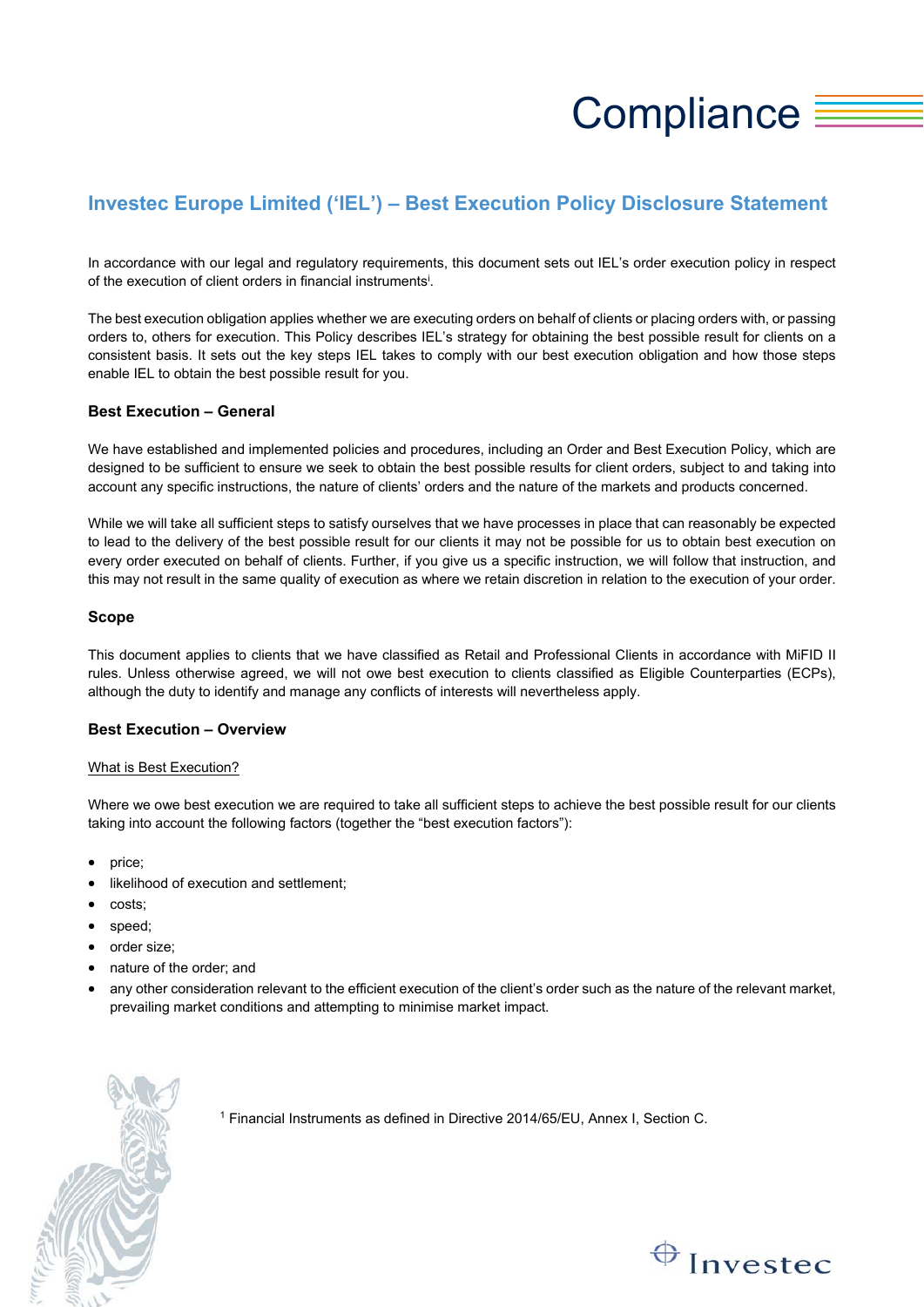# Ranking of execution factors

We are required to determine the relative importance of each of the best execution factors set out above taking into account the following general criteria:

- your characteristics (including whether you have been classified as Retail or Professional);
- the characteristics and nature of your order, including any specific instructions received;
- the characteristics of the Financial Instruments that are the subject of your order; and
- the characteristics of the execution venues to which your order can be directed.

When executing an order for a Retail Client (and if there are no specific instructions from the client) price and the costs to the client are the most important factors (this includes direct and indirect costs).

The other Best Execution Factors may only be given precedence over immediate price and cost considerations insofar as doing so will contribute towards delivering the best possible result in terms of the total consideration to a retail client.

When dealing with Professional Clients there is more flexibility to give priority to other Best Execution Factors (such as certainty and speed of execution).

### When does Best Execution Apply?

### *Executing an order on behalf of a client*

This document contains a detailed breakdown of the application of the obligation of best execution in respect of each business unit and product traded with you by IEL.

We owe best execution when executing orders on your behalf. We will also owe best execution when we are transmitting orders on your behalf to a third party broker for execution. Generally, we will be in receipt of an order and acting on your behalf where an execution instruction is received from you that gives rise to contractual or agency obligations owed by us to you. Such contractual or agency obligations will arise where we are required to exercise discretion in relation to the execution of your instruction or order and you are legitimately relying on us in relation to the exercise of that discretion.

Circumstances in which we consider that you may not be legitimately relying on us in relation to the execution of your orders include where we are approached by you for a "request for quote" - i.e., when you ask us to provide you with a quote in a particular Financial Instrument, or where we will be trading with you as principal "on risk", in a market where the usual practice of clients is to ask several dealers for quotes, and where your access to prices in the market means you are able to, and do, assess our quotes against those provided by other dealers.

It is however, important to note that in all situations, notwithstanding whether or not a best execution obligation applies, we will still be required to treat you fairly and also to manage any conflicts of interest that may arise.

### *Legitimate Reliance*

To determine whether you are relying on us to deliver best execution, we are required to assess whether you are legitimately relying on us to protect your interests in relation to pricing. Legitimate reliance is driven by reference to your client categorisation and to other characteristics of the transaction. We will consider the following matters in determining whether you are legitimately relying on us in this regard:

- 1. Whether we have approached you or whether you have instigated the transaction by approaching us. For example, where we have approached you it is more likely that we will consider that you will be relying on us to provide best execution.
- 2. Questions of market practice. For example, in certain markets (such as in Over the Counter derivative markets) buyers conventionally 'shop around' by approaching several parties for a quote. In such circumstances there is likely to be no expectation that you are relying on us to protect your interests in relation to pricing

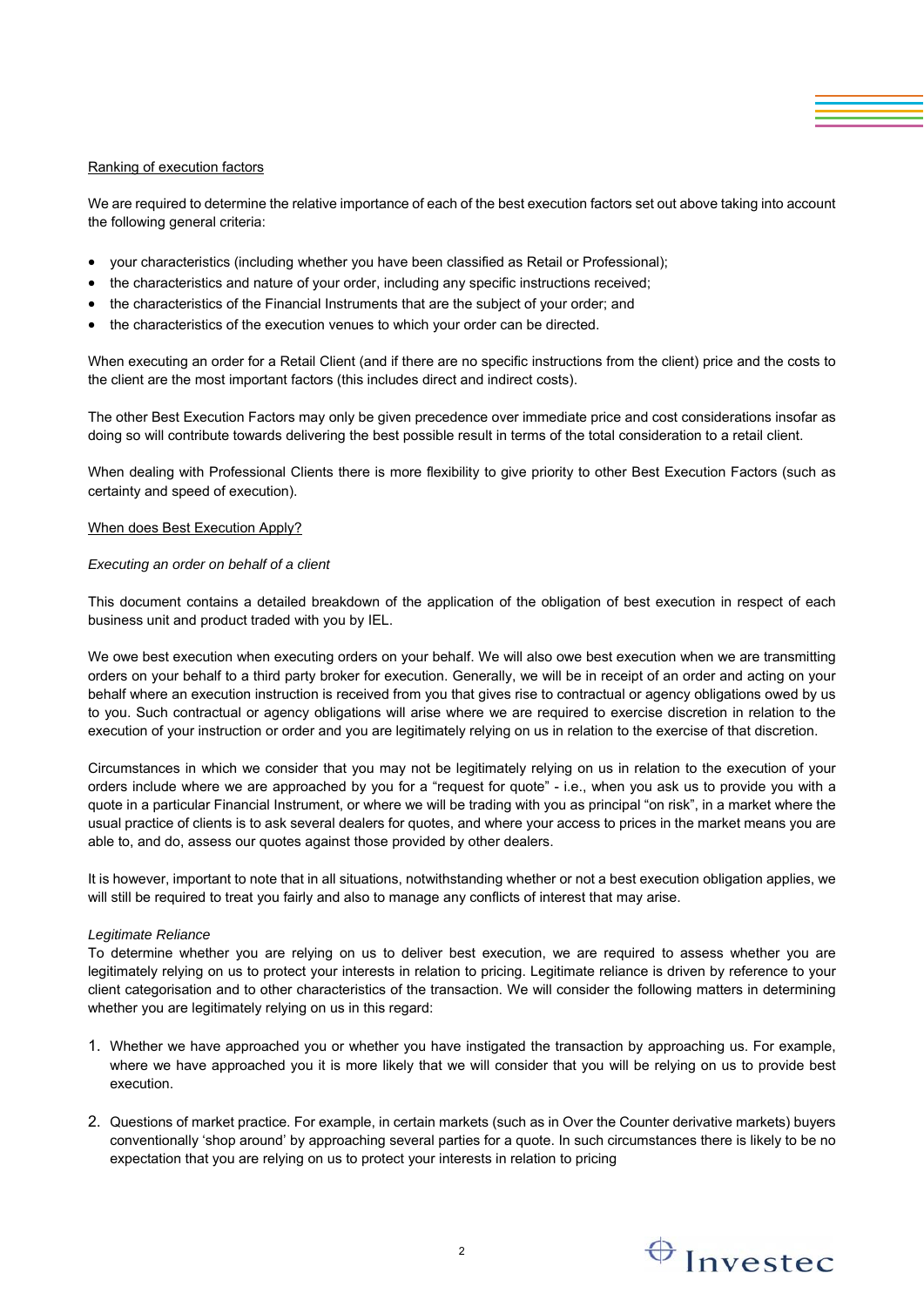- 3. The relative levels of transparency within a market will also be relevant. For markets where pricing is more transparent and accessible (such as Foreign Exchange), it is less likely that you will be relying on us in relation to the pricing of the transaction.
- 4. The information provided by IEL about its services and the terms of any agreement between IEL and the client will be relevant, but not necessarily determinative.

In considering these factors we will also have regard to your client classification as well as your experience in the market in question. It is likely that, where you have been classified as a retail client, we are more likely to consider that you are placing legitimate reliance on us in relation to pricing and as such, best execution will apply.

### *Impact of a specific instruction*

If we receive an order from you that includes a specific instruction or specific instructions in relation to the handling and execution of the entire order or a particular aspect or aspects of the order (including selecting a particular execution venue, executing at a particular price or time or through the use of a particular strategy) then, subject to our legal and regulatory obligations, we will execute your order in accordance with your specific instruction.

This means that to the extent of the specific instruction or instructions, our obligation of best execution will be satisfied by executing the order in accordance with your specific instruction. Where your specific instruction covers only a portion of an order (for example, as to the choice of venue), and we have discretion over the execution of other elements of the order, then we will continue to owe an obligation of best execution in respect of the elements of the order that are not covered by the specific instruction.

# **Application of Best Execution**

#### *Derivative Solutions*

Given the nature of the business of Derivative Solutions and its client base, it is likely that in a majority of deals, the best execution requirements will not apply pursuant to the Legitimate Reliance Test described above. This fact notwithstanding, Derivative Solutions Dealers and Traders will ensure that orders are assessed on a case by case basis, taking into account the factors outlined above, as to whether you may be placing legitimate reliance on us to protect your interests as to pricing and, even where best execution does not apply, will still be required to treat you fairly and also to manage any conflicts of interest that may arise.

### *FX derivatives*

We consider that best execution does not generally apply to transactions in FX derivatives. This is based on the characteristics of the marketplace, products offered and transaction types in this business area, for instance: (i) IEL is often approached by clients in order to provide a quote (request for quote business); (ii) the nature of the market is such that it is market practice to 'shop around' for the best price; and (iii) the FX market has high levels of price transparency allowing clients to see the levels at which transactions can be effected in the market.

However, it is possible that in relation to individual transactions some of the characteristics above may be absent. When best execution is owed, the ranking of the execution factors should typically be as follows:

- 1. Price
- 2. Order size and Speed are given an equal ranking

The remaining execution factors – likelihood of execution and settlement, costs, nature of the order and other considerations relevant to the efficient execution of your order - are generally given equal ranking.

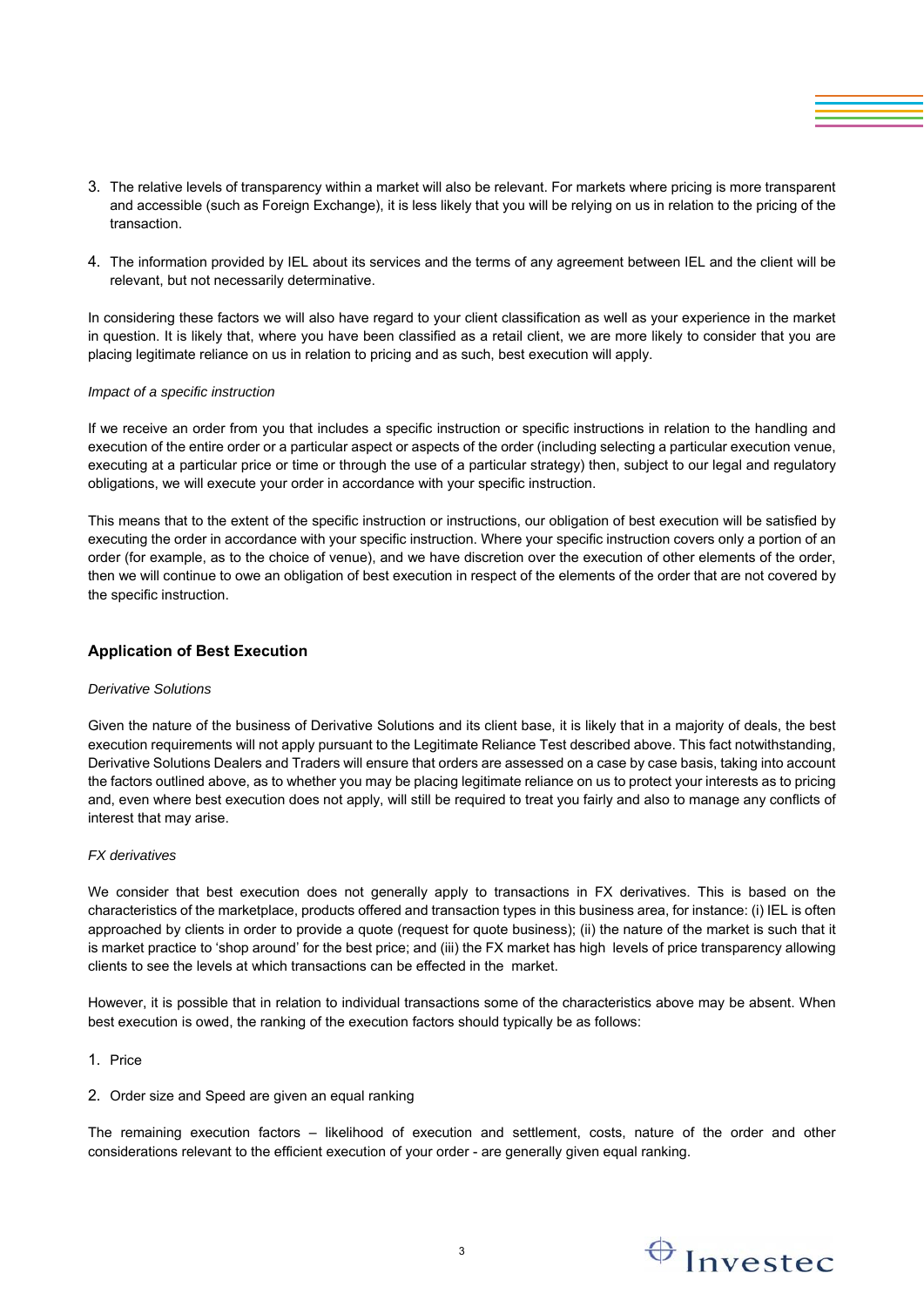In cases where you provide specific execution instructions, those instructions will take precedence over any best execution requirements. Where it is deemed that the client is not placing legitimate reliance upon IEL to deliver best execution and the best execution requirements do not apply to a particular transaction, IEL will deliver fairness in the price based upon available information such as market data and, where possible, the prevailing price of comparable products.

Certain FX forwards are not considered to be Financial Instruments under MiFID 2 and therefore are not subject to the best execution requirements. This is generally the case where the FX forward is for commercial purposes.

# Spot FX

A Spot FX transaction, which is an FX transaction involving settlement in the currency within 2 business days of the trade date is not a Financial Instrument under MiFID II and so will not be covered by the best execution rules. We are however subject to a regulatory obligation to treat you fairly as well as to manage any conflict of interest to which we may be subject.

#### FX Forwards for Commercial Purposes

Certain FX forwards are not considered to be Financial Instruments under MiFID II and therefore are not subject to the best execution requirements. This is generally the case where the FX forward is for commercial purposes

# Commodity Derivatives and Interest Rate Derivatives

We consider that best execution does not generally apply to transactions in commodity and interest rate derivatives. This is based on the characteristics of the marketplace, solutions offered and nature of the transactions in these business areas, for instance: (i) IEL are often approached by clients in order to provide a quote (request for quote business); and (ii) it is market practise to 'shop around' for the best price;

However, it is possible that in relation to individual transactions some of the characteristics noted above may be absent. When best execution is owed, the ranking of the execution factors should typically be as follows:

- 1. Price
- 2. Likelihood of execution

The remaining execution factors – costs, speed, order size, nature of the order and other considerations relevant to the efficient execution of the client's order - are generally given equal ranking.

Orders in OTC derivatives are agreed bilaterally between us and you. You will therefore have access to, prior to agreeing an order with us, information on price, costs, speed of execution, order size and any other relevant information as required from time to time.

Where it is deemed that you are not placing legitimate reliance upon IEL to deliver best execution and the best execution requirements do not apply to a particular transaction, IEL will deliver fairness in the price based upon available information such as market data and, where possible, the prevailing price of comparable products.

#### *Financial Products*

Given the nature of the Financial Products business and its client base, it is likely that in a majority of deals, the best execution requirements will not apply pursuant to the Legitimate Reliance Test described above. This fact notwithstanding, Financial Products Sales and Trading will ensure that orders are assessed on a case by case basis, taking into account the factors outlined above, as to whether you may be placing legitimate reliance on us to protect your interests as to pricing and, even where best execution does not apply, will still be required to treat you fairly and also to manage any conflicts of interest that may arise.

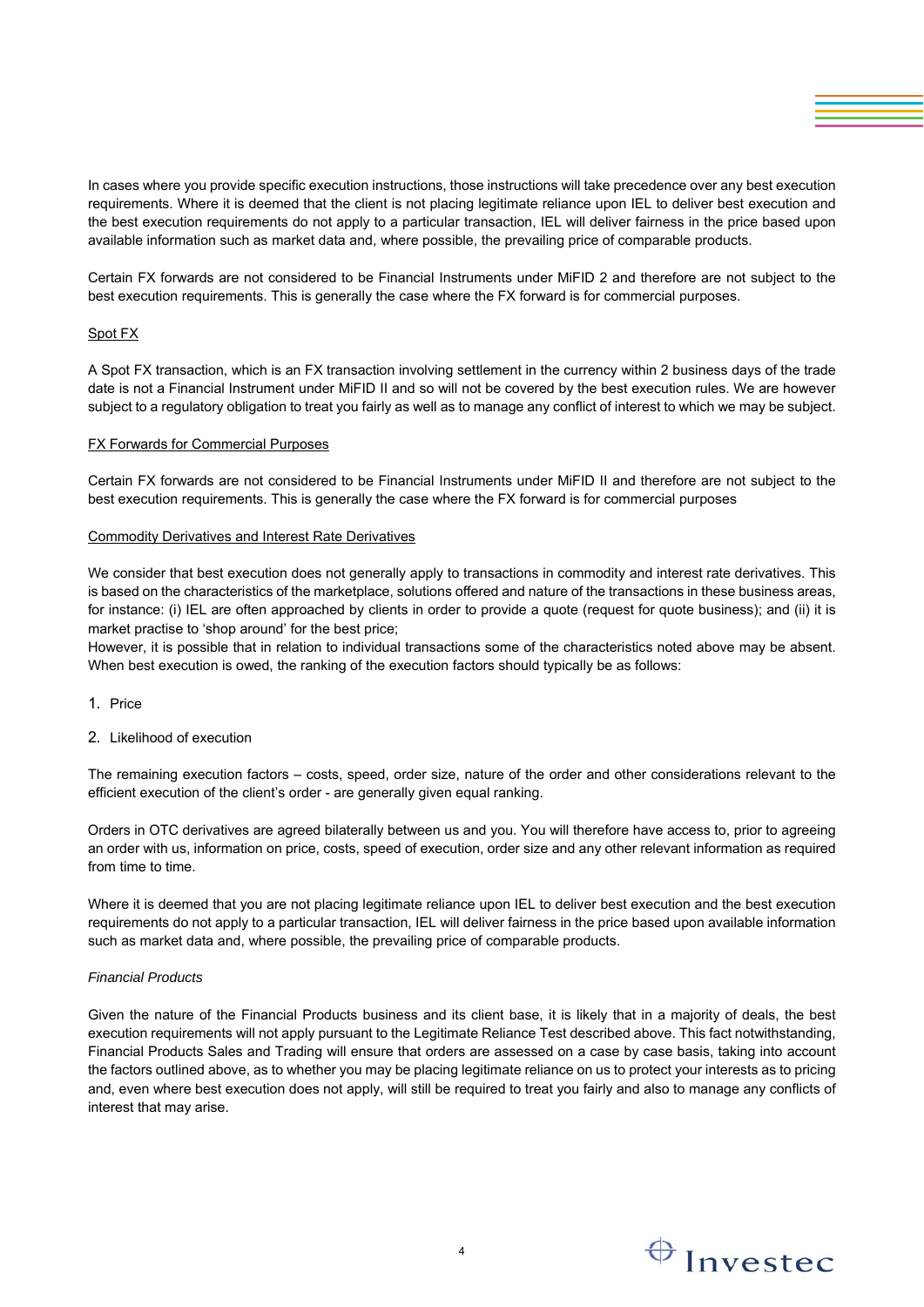# Structured Notes

Given the nature of the Structured Notes business and its client base and the fact that all clients are advised by their own independent financial advisors, it is likely that in a majority of deals, the best execution requirements will not apply pursuant to the Legitimate Reliance Test described above. The Structured Products business will ensure that orders are generally assessed, taking into account the factors outlined above, and if you may be placing legitimate reliance on IEL to protect your interests as to pricing and, even where best execution does not apply, will still be required to treat you fairly and also to manage any conflicts of interest that may arise.

#### OTC Derivatives

We consider that best execution does not generally apply to transactions in OTC derivatives. This is based on the characteristics of the marketplace, products offered and the nature of the transactions in these business areas, for instance: (i) IEL are often approached by clients in order to provide a quote (request for quote business); (ii) it is market practice to 'shop around' for the best price; additionally (iii) products are often bespoke and designed on a reverse enquiry basis within pricing based on prevailing markets prices.

Orders in structured notes and OTC derivatives are agreed bilaterally between us and you. You will therefore have access to, prior to agreeing an order with us, information on price, costs, speed of execution, order size and any other relevant information as required from time to time. In all cases, IEL will deliver fairness in the price based upon available information such as market data and, where possible, the prevailing price of comparable products.

# **Execution Venues**

In meeting the best execution obligation to take all sufficient steps to obtain on a consistent basis the best possible result for the execution, we may use one or more of the following execution venues:

- 1. Regulated Markets;
- 2. Multilateral Trading Facilities;
- 3. Systematic Internalisers;
- 4. Organised Trading Facilities
- 5. Our own account;
- 6. Third party investment firms and/or affiliates acting as a Market Maker or other liquidity providers; and/or
- 7. Non-EU entities performing similar functions.

Where we consider that best execution is owed in respect of your order, we will assess which venues within this list are likely to provide the best possible result on a consistent basis. We may, however, not connect to all venues or sources of liquidity.

In respect of Financial Instruments which are admitted to trading on a Trading Venue<sup>1</sup>, you should note that, subject to your prior consent, some of your orders may be executed outside of a Trading Venue where we believe we can achieve the best possible result for you by doing so. In particular, we may seek to internalise the execution where we believe we can achieve the best possible result for execution by doing so.

IEL will agree orders in non-equity instruments bilaterally with you.



<sup>&</sup>lt;sup>1</sup> Any regulated market, multilateral trading facility or organised trading facility (as defined in the Markets in Financial Instrument Directive II).